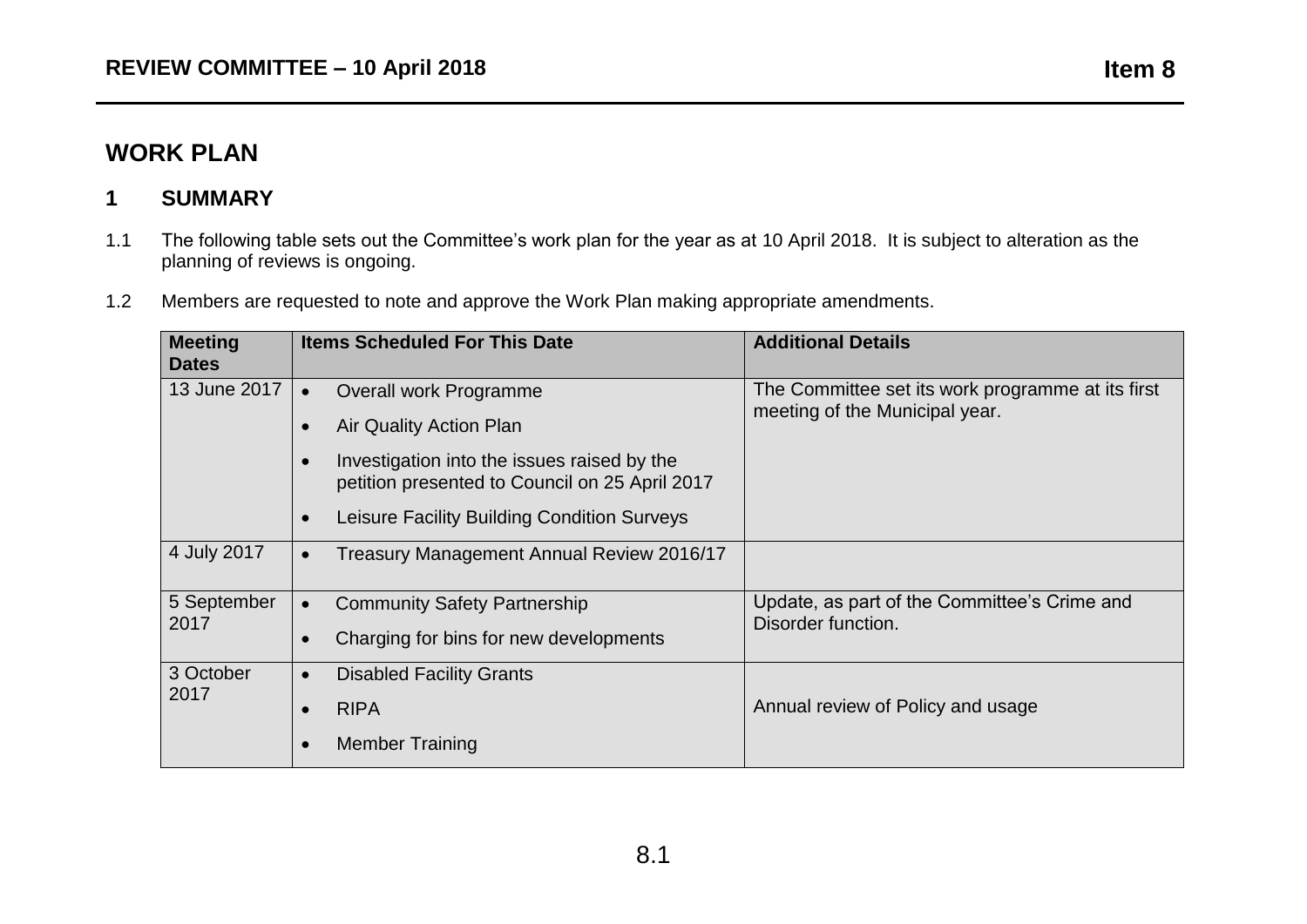| <b>Meeting</b><br><b>Dates</b> | <b>Items Scheduled For This Date</b>                                                                                                                | <b>Additional Details</b>                                                                     |
|--------------------------------|-----------------------------------------------------------------------------------------------------------------------------------------------------|-----------------------------------------------------------------------------------------------|
| 7 November<br>2017             | <b>Building Control</b><br>$\bullet$                                                                                                                | Interim report                                                                                |
|                                | Enforcement of unauthorised adverts<br>$\bullet$                                                                                                    |                                                                                               |
| 5 December<br>2017             | <b>Sanctuary Housing</b><br>$\bullet$                                                                                                               |                                                                                               |
|                                | Treasury Management 2017/18 Mid Year<br>$\bullet$<br><b>Review</b>                                                                                  |                                                                                               |
|                                | <b>Member Training</b><br>$\bullet$                                                                                                                 |                                                                                               |
| 9 January                      | <b>Emergency Planning</b><br>$\bullet$                                                                                                              |                                                                                               |
| 2018                           | Council's use of Social Media & Council's<br><b>Communication Process</b>                                                                           |                                                                                               |
| 6 February<br>2018             | <b>Treasury Management Strategy Statement,</b><br>$\bullet$<br>Annual Investment Strategy and Minimum<br>Revenue Provision Policy Statement 2018/19 | To consider the Council's Treasury Management<br>Strategy prior to its submission to Council. |
|                                | Charging for bins for new developments<br>$\bullet$                                                                                                 | Update following September meeting                                                            |
| 13 March<br>2018               | <b>Community Safety Partnership</b><br>$\bullet$                                                                                                    | Update, as part of the Committee's Crime and                                                  |
|                                | De Montfort University Local Governance<br><b>Research Unit report</b>                                                                              | Disorder function.                                                                            |
| 10 April 2018                  | <b>Sanctuary Housing Development Programme</b><br>$\bullet$                                                                                         |                                                                                               |
|                                | Report of the ICT project team<br>$\bullet$                                                                                                         |                                                                                               |
|                                | Approval of Review Committee's Annual Report                                                                                                        |                                                                                               |